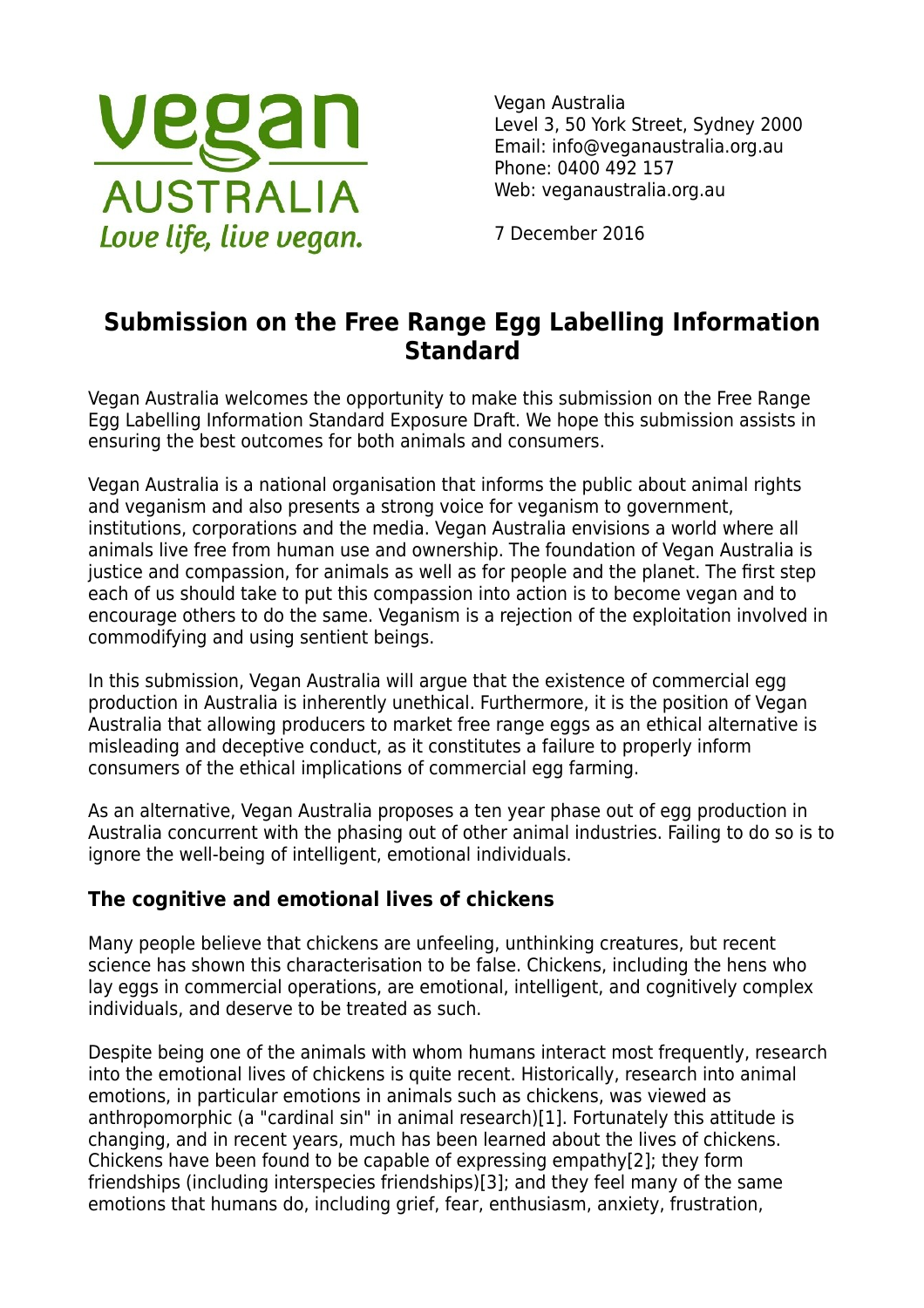friendship and boredom[4].

Just as chickens have complex emotional lives, they also have complex social lives. Naturally, red jungle fowl, the ancestors of chickens, live in small groups of about 6 individuals[5], however modern chickens are capable of functioning in groups of up to 100 individuals. Each member of the group is capable of recognising each other member of the group[6], and knowing where they fall in the social hierarchy[5]. Dominant members of the group model acceptable behaviour, which less dominant members learn[5]. Chickens will also coordinate activities as a group, including foraging, nesting, and defence[5].

In order to live such complex social lives, chickens have developed sophisticated communication. Chickens have over 30 vocalisations that they use to communicate, which they combine with visual, olfactory and tactile cues to convey a large range of meanings[4]. They are capable of using referential and representational forms of communication (a trait more commonly associated with primates)[7], and they change the content of their communication to suit their audience[8]. This communicative ability begins very early in life, beginning before hatching[9].

To facilitate this emotional, social, and communicative complexity, chickens have remarkably advanced cognitive abilities. Chickens are able to retain learning and apply it to future situations[10]; they are able to use adaptive and flexible decision making to solve novel problems[5]; they have long term memory of individuals and events[11]; they can anticipate future events and rewards; hens will adaptively teach their young according to their progress[7]; and immediately after hatching, chicks are capable of basic arithmetic, physics and geometry that human children only learn after several years of life[12]. Chickens have lateralized brains, a characteristic historically thought to be unique to humans, which gives them the capacity to multi-task[9], and the regions of their brains that deal with complex memory and problem solving that are similar to humans[7].

While Vegan Australia does not believe that an animal's intelligence determines the value of their life, it is important to recognise that chickens are not unthinking, unfeeling, automata. Each hen on each egg farm (to say nothing of the male chickens who do not even get that far) is an intelligent, emotional, sentient individual, and should be treated accordingly.

## **The reality of egg farming**

Vegan Australia does not support the proposed Free Range Egg Labelling Standard, as this standard may lead consumers to falsely believe that the ethical problems with egg production have been adequately addressed by free range methods. In reality, merely allowing hens 'meaningful' access to an outdoor range and enforcing a maximum stocking density of 10,000 hens does very little to address the multitude of ethical problems resulting from egg production.

Even in 'higher welfare' systems, such as free range, virtually all male chicks are killed soon after hatching, as they are useless to both the laying and chicken meat industries. In Australia, this is done either by maceration (commonly known as 'shredding') or by gassing with carbon dioxide[13]. Earlier this year, the organisation Aussie Farms released Australian first footage of male chicks being macerated[14], which garnered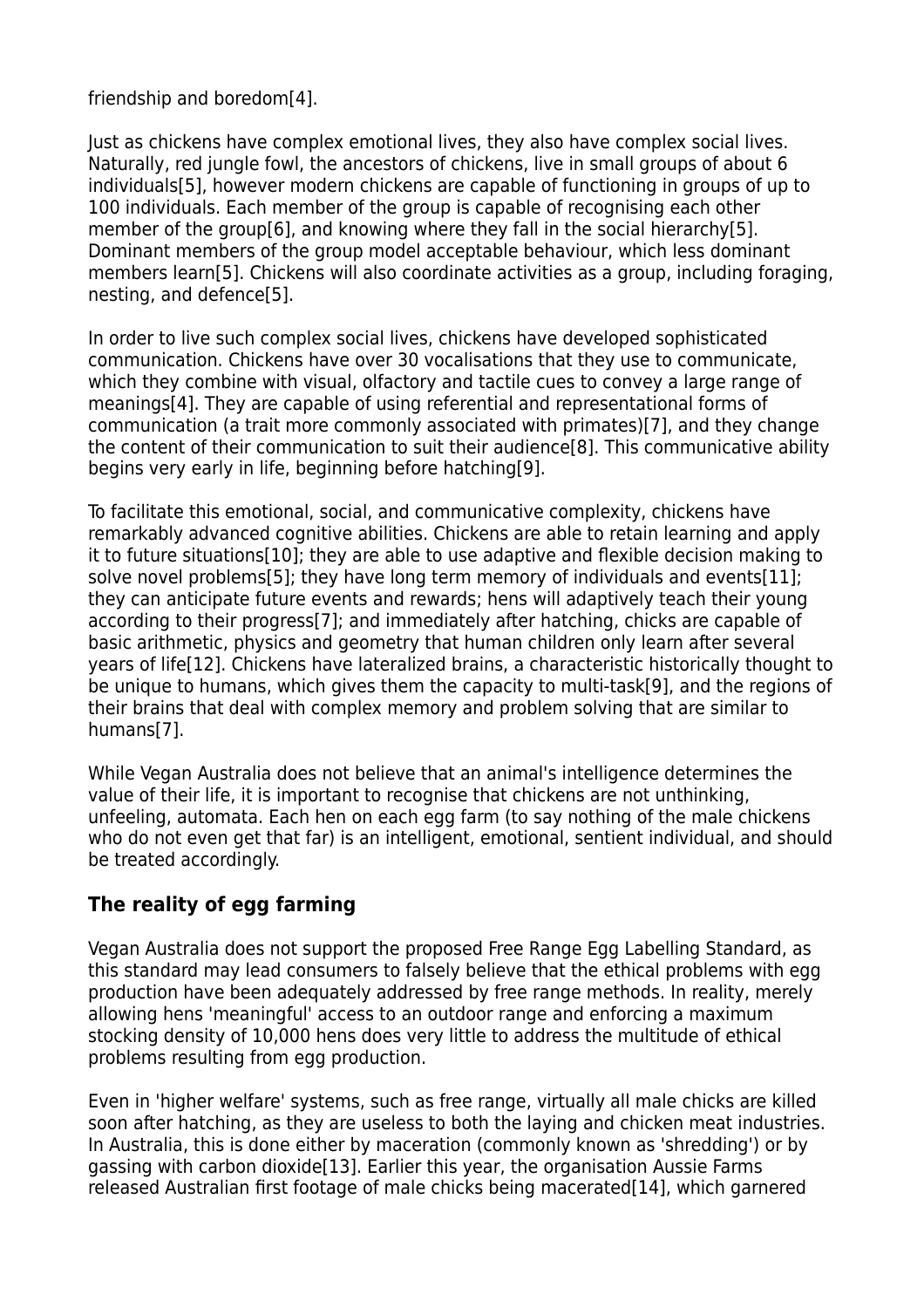some media attention. Despite being a universal practice, even after the media attention, most consumers remain unaware of the reality of their food choices on male chicks.

The bodies of domestic chickens are ill-equipped to deal with near-daily laying. Red jungle fowl, the ancestors of chickens, only laid 10-15 eggs per year[15]. It is through persistent breeding, to the detriment of the health of the individual hens, that this rate has been drastically increased to current levels. Egg laying takes a huge amount of resources from the chickens' body. While laying, hens consistently lose bone density, resulting in osteoporosis[16] and, consequently, suffer from significantly increased risks of fracture and reduced ability to repair said fractures[17]. While these conditions are exacerbated by keeping layers in caged systems, free range systems do not solve the problem as the ultimate cause, near-daily laying, remains unchanged. Unsurprisingly, near-daily egg laying can also result in a number of reproductive illnesses, irrespective of whether the hens are caged, free range, or even backyard chickens[18].

Whether in caged or free range systems, layer hens are kept at stocking densities that far exceed those found in nature. A chicken is capable of recognising up to 100 individual birds, and can understand her place within the hierarchy of the group[5,6]. This place is determined through acts of minor aggression (this is the origin of the term 'pecking order'). Commercial facilities typically have tens of thousands of hens, making the establishment a hierarchy impossible. As a result of this, pecking and other acts of minor aggression, which are naturally a relatively harmless way to establish the social order, become an ever present threat to the well-being of hens.

In natural groups, the strongest hens express their dominance by geographical proximity to the dominant roosters, with the most dominant hens staying near the roosters while the subordinate hens are forced to the outer edges of the group[19]. In cage-free laying systems, similar behaviour is observed; however, instead of the dominant hens maintaining control over the (non-existent) roosters, they instead maintain control over the primary food sources. As a result, competition over food results in aggressive behaviour between chickens, even when the supply of food is plentiful. Access to outdoors, and thus alternative food sources, is insufficient to mitigate this at commercially viable stocking densities.

For a chicken living in a farmed environment, including a free-range environment, their lives involve not only constant stress, but also physical injury and death. Feather loss is common across all housing systems as hens constantly fight for superiority[20]. Another common aggressive behaviour exhibited by farmed hens is vent pecking: the pecking of the cloaca (external opening), most commonly immediately after laying. Vent pecking can be fatal, and has been found to be more common in free range systems than cage or barn systems[20]. These behaviours frequently lead to the deaths and cannibalism of hens who succumb to their injuries[21].

To combat these stress-induced behaviours, it is common practice to partially amputate the beaks of the layers to prevent pecking (commonly known as 'debeaking' or 'beak trimming'). Partial beak amputation most commonly occurs in the first day of life, immediately after the sexing of the chicks, and is often redone at around 8-12 weeks of age. Two methods are common in Australia: infrared and hot blade[22]. Both of these cause pain, stress and trauma to the hens[23]. Partial beak amputations frequently cause neuroma, a growth of nerve cells in the beak, resulting in chronic pain[24]. The procedure also partially removes one of the hens primary ways of interacting with the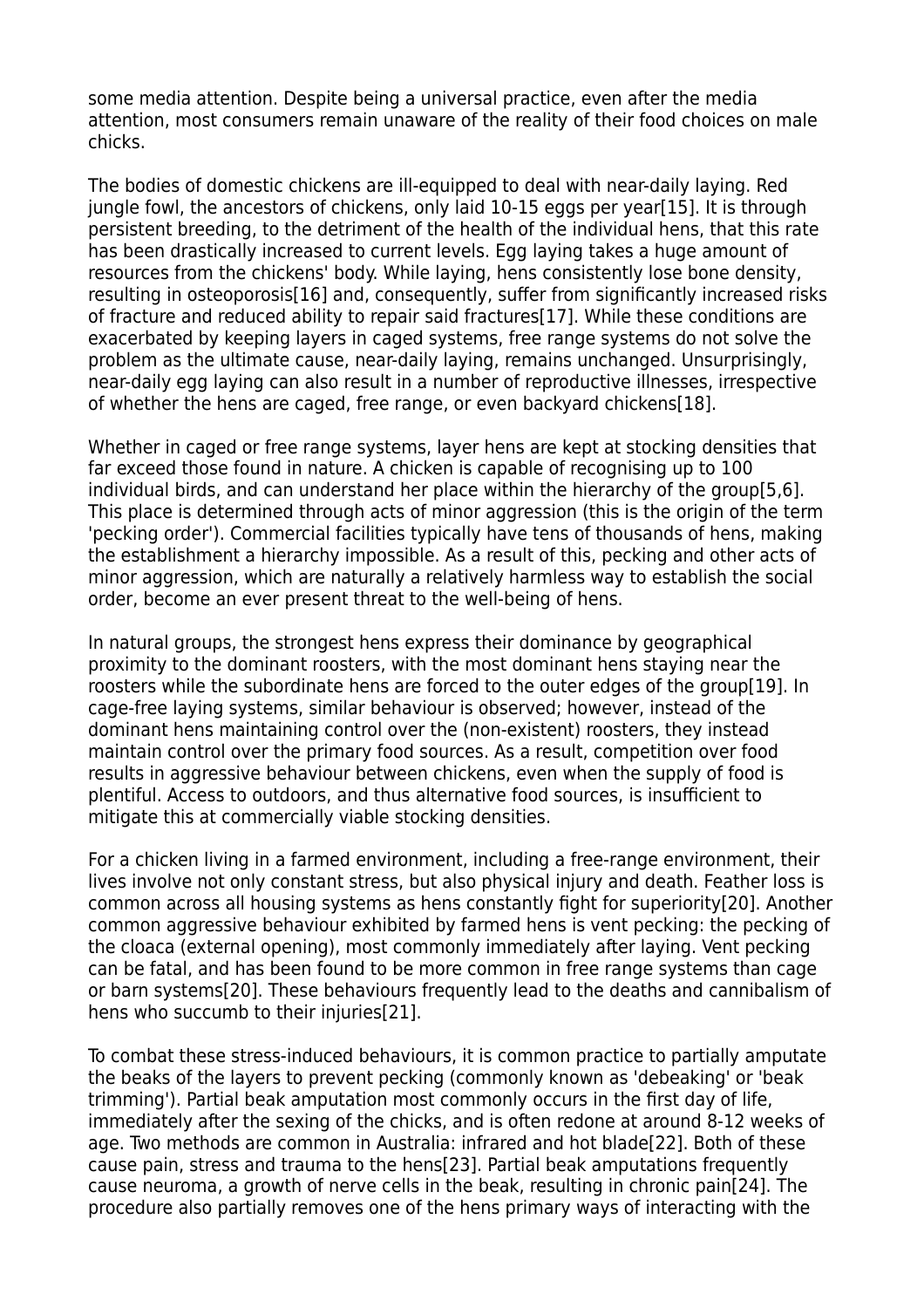world; the beak is used for feeding, drinking, preening and sensing[25].

The natural lifespan of a chicken is up to 12 years, however layer hen productivity decreases with age, and so commercial pressures ensure that the hens are replaced regularly. Before they are considered 'spent', hens may be subjected to "forced molting", a one to two week period during which their food is withheld. This causes the hens to devote more energy to egg production in the final weeks of their lives, extending their commercial usefulness. Laying hens in Australia are usually considered 'spent' at about 72 weeks of age[26]. At this time, they are roughly gathered up in a process known as 'depopulation', which frequently results in bone breakages[20], and sent to slaughter.

#### **Misleading or Deceptive Conduct**

Section 18(1) of the Australian Consumer Law states that:

A person must not, in trade or commerce, engage in conduct that is misleading or deceptive or **is likely to mislead or deceive**. (emphasis added)

Vegan Australia contends that by marketing free range eggs as an 'ethical' alternative to other production systems, while omitting information on other ethical problems inherent to egg production, consumers are likely to be mislead and deceived.

All of the problems discussed above exist regardless of the system used. While a few of these problems are somewhat reduced in free range systems, most are not, and some are even made worse. 68% of consumers who buy free range eggs do so for animal welfare reasons[27]; the primary reason consumers choose to buy free range is because they believe this is an ethical choice. Vegan Australia believes that presenting the choice of free range eggs as an 'ethical' option to this large section of consumers who want animals to be treated well, constitutes misleading and deceptive conduct by failing to properly inform consumers of the ethical implications of their choices.

According to the Information Standard's Explanatory Statement: "It is relatively easy to mislead consumers and there is a financial incentive for producers to do so." We believe that the introduction of free range labelling will further legitimise this deception.

## **Concluding Remarks**

Commercial egg production in Australia is an ethically fraught endeavour; it necessarily causes harm to sentient beings regardless of whether a caged, cage-free, or free range system is used. Allowing free range producers to position themselves as an ethical choice obscures the reality that, when it comes to egg production, there is no ethical choice. While some aspects of welfare are improved in free range production, many are not, and some are made worse.

Vegan Australia proposes a phase out of egg production in Australia over 10 years because we acknowledge the reality that there is no possibility of an ethical choice when it comes to eggs. Public support of the egg industry is built on campaigns of miseducation, and information suppression, often supported by governments. As long as consumers remain unaware of the ethical implications of their decisions, the representations made by free range egg producers are misleading and deceptive. Vegan Australia believes that the Free Range Egg Labelling Information Standard should not be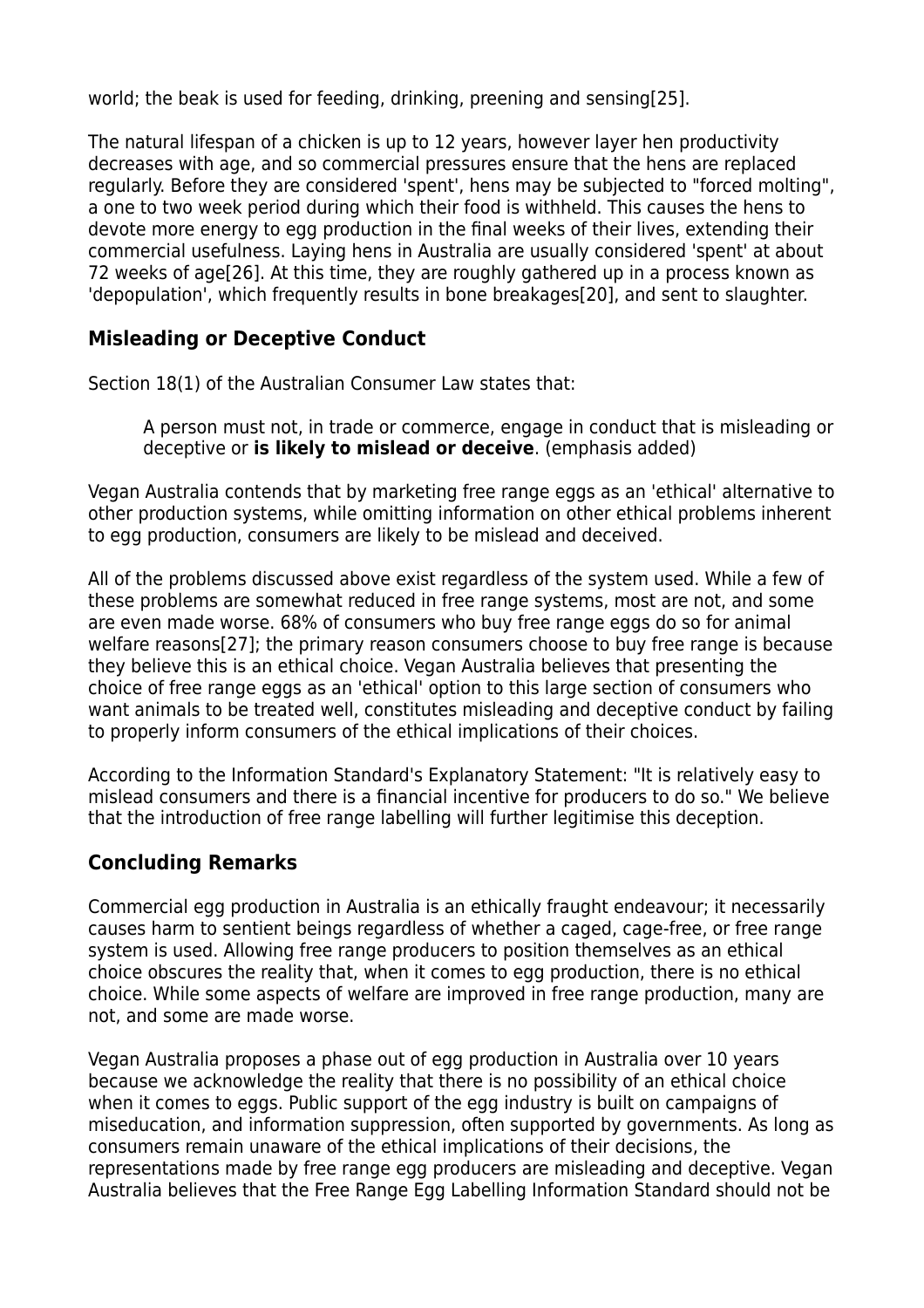put into effect. Instead, education campaigns should be implemented to build public awareness of the inevitable suffering caused by the egg production industry. These should be accompanied by campaigns to educate the public that there is no need to consume eggs and that there are many simple, tasty and healthy ways to replace eggs in food preparation.

Tim Westcott

Vegan Australia

### **References**

- 1. Fraser, D. (2009). Animal behaviour, animal welfare and the scientific study of affect. Applied Animal Behaviour Science, 118(3), 108-117.
- 2. Edgar, J. L., Lowe, J. C., Paul, E. S., & Nicol, C. J. (2011). Avian maternal response to chick distress. Proceedings of the Royal Society of London B: Biological Sciences, 278(1721), 3129-3134.
- 3. Davis, K., PhD, & Mitchell, R. (2012). The Mental Life of Chickens as Observed Through Their Social Relationships. In J. Smith (Ed.), Experiencing Animal Minds: An Anthology of Animal-Human Encounters (pp. 13-29). New York City, NY: Columbia University Press.
- 4. Potts, A. (2012). Chicken. Reaktion Books, 44-52.
- 5. Smith, C. L., & Johnson, J. (2012). The chicken challenge: what contemporary studies of fowl mean for science and ethics.
- 6. Specter, M. (2003). The extremist. New Yorker, 14, 52-67.
- 7. Smith, C. (2013). Birds and humans have similar brain wiring. Retrieved December 3, 2016, from http://phys.org/news/2013-07-birds-humans-similarbrain-wiring.html
- 8. Griffin, D. R. (2013). Animal minds: Beyond cognition to consciousness. University of Chicago Press, 173.
- 9. Rogers, L. J. (1995). The development of brain and behaviour in the chicken. CAB international.
- 10.Nicol, C. (2006, 10). How animals learn from each other. Applied Animal Behaviour Science, 100(1-2), 58-63.
- 11.Dunbar, R. I., & Shultz, S. (2007). Evolution in the social brain. science, 317(5843), 1344-1347.
- 12.Rugani, R., Regolin, L., & Vallortigara, G. (2010, 08). Imprinted numbers: Newborn chicks' sensitivity to number vs. continuous extent of objects they have been reared with. Developmental Science, 13(5), 790-797.
- 13.What happens with male chicks in the egg industry? (2016). Retrieved December 3, 2016, from http://kb.rspca.org.au/What-happens-with-malechicks-in-the-egg-industry\_100.html
- 14.Aussie Farms (producer). (2016). Eggs Exposed: Australian Hatcheries [video file]. Retrieved from https://vimeo.com/174927390
- 15.Romanov, M. N., & Weigend, S. (2001). Analysis of genetic relationships between various populations of domestic and jungle fowl using microsatellite markers. Poultry Science, 80(8), 1057-1063.
- 16.Whitehead, C. C. (2004). Overview of bone biology in the egg-laying hen. Poultry Science, 83(2), 193-199.
- 17.Whitehead, C. C., & Fleming, R. H. (2000). Osteoporosis in cage layers. Poultry